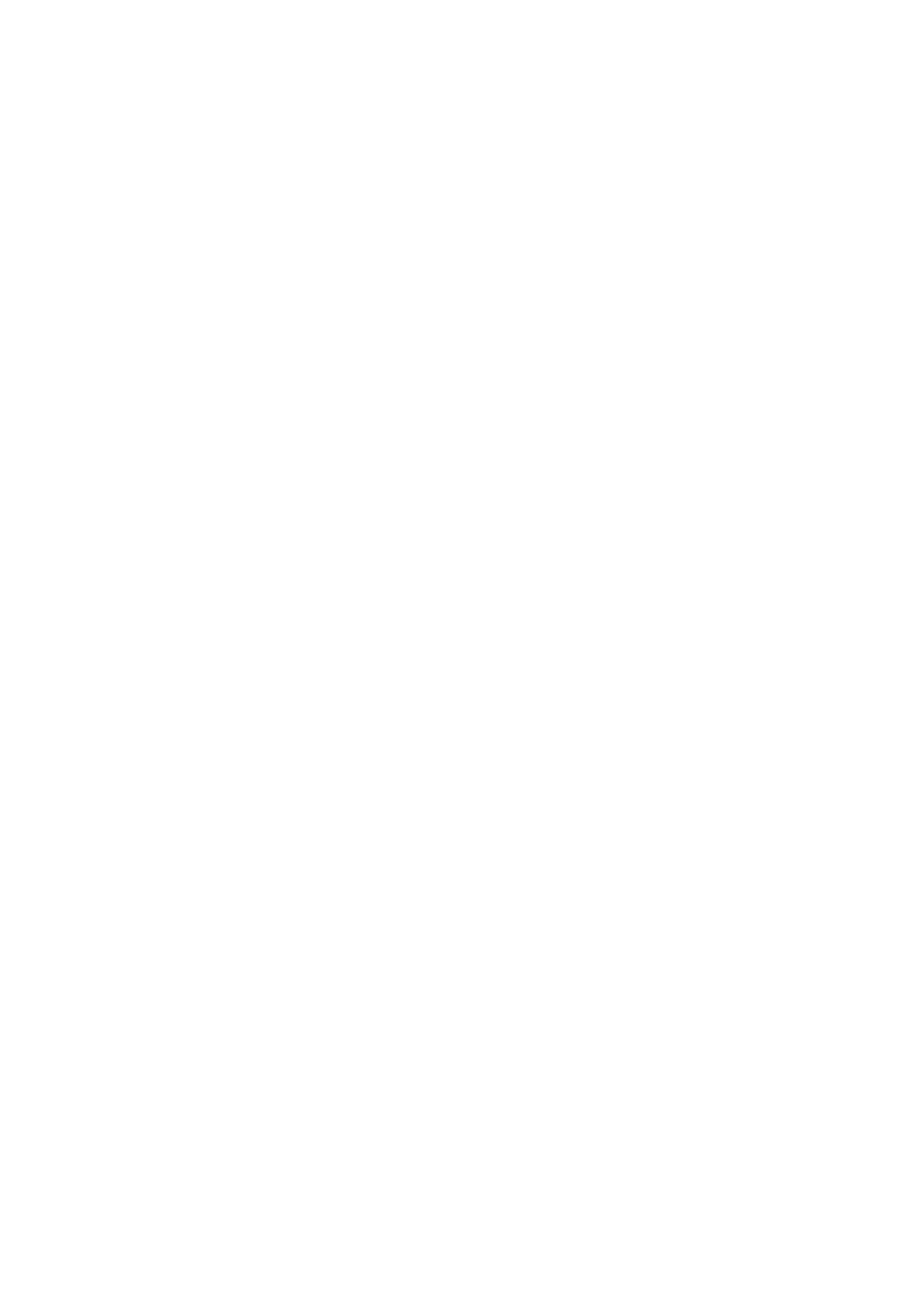## nationalgrid

## **Richborough Connection Project**

# **Statement of Common Ground relating to Arboriculture and Ancient Woodland between National Grid and Woodland Trust**

National Grid National Grid House Warwick Technology Park Gallows Hill **Warwick** CV34 6DA

November 2016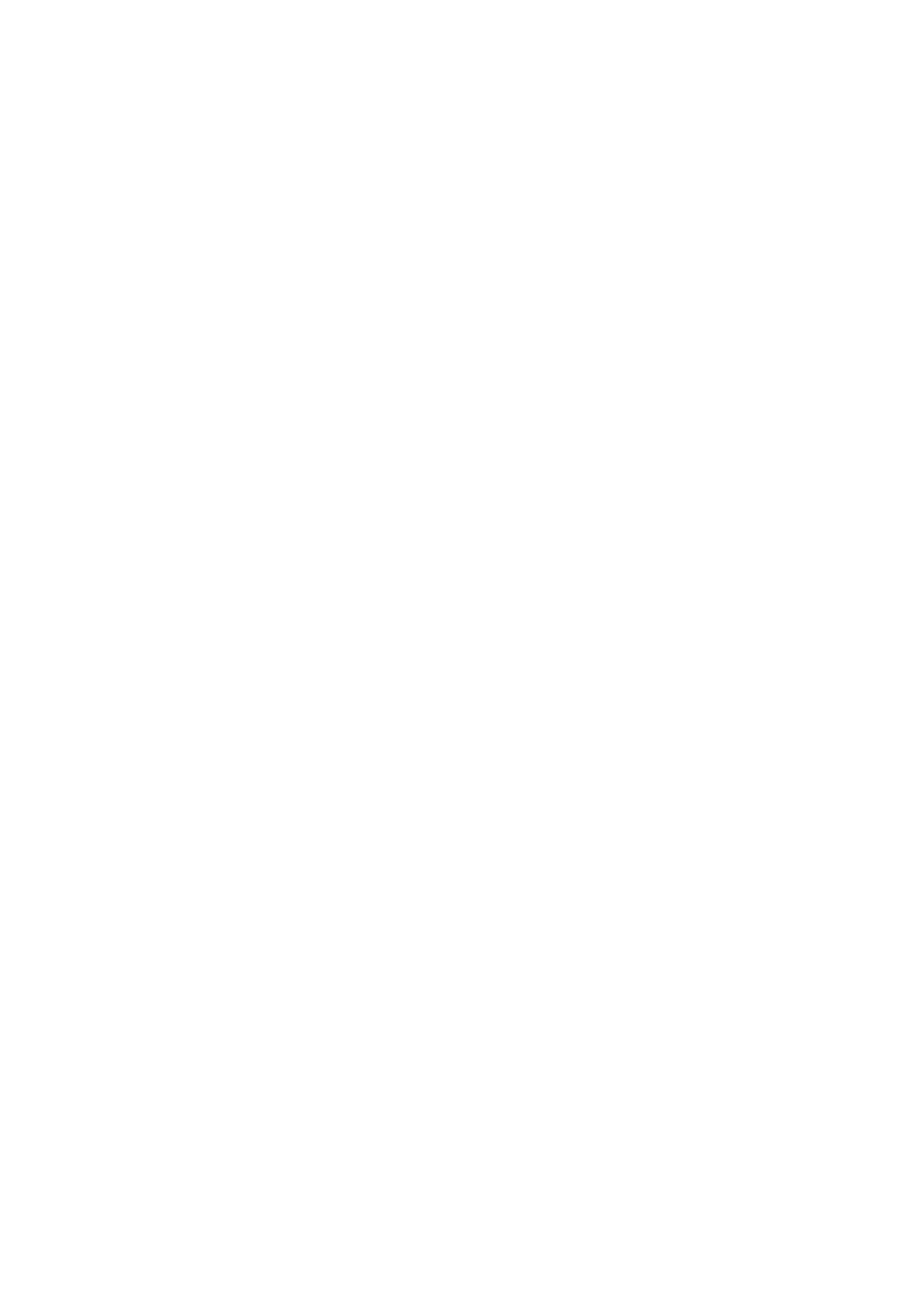|                            |                |  |                                                                                                                                 | <b>Document Control</b>                             |  |
|----------------------------|----------------|--|---------------------------------------------------------------------------------------------------------------------------------|-----------------------------------------------------|--|
| <b>Document Properties</b> |                |  |                                                                                                                                 |                                                     |  |
| <b>Organisation</b>        |                |  | <b>National Grid</b>                                                                                                            |                                                     |  |
| <b>Author</b>              |                |  | <b>Tom Popplewell</b>                                                                                                           |                                                     |  |
| <b>Approved by</b>         |                |  | <b>Emer McDonnell</b>                                                                                                           |                                                     |  |
| <b>Title</b>               |                |  | Statement of Common Ground relating to Arboriculture and<br>Ancient Woodland between National Grid and Woodland<br><b>Trust</b> |                                                     |  |
| <b>Document Reference</b>  |                |  | 8.4.15(B)                                                                                                                       |                                                     |  |
| <b>Version History</b>     |                |  |                                                                                                                                 |                                                     |  |
| <b>Date</b>                | <b>Version</b> |  | <b>Status</b>                                                                                                                   | <b>Description/Changes</b>                          |  |
| 26/10/16                   | 1              |  | Superseded                                                                                                                      | Agreed SoCG for submission at Deadline 6.           |  |
| 23/11/16                   | $\overline{2}$ |  | Final                                                                                                                           | Update to matters agreed since original publication |  |
|                            |                |  |                                                                                                                                 |                                                     |  |
|                            |                |  |                                                                                                                                 |                                                     |  |
|                            |                |  |                                                                                                                                 |                                                     |  |
|                            |                |  |                                                                                                                                 |                                                     |  |
|                            |                |  |                                                                                                                                 |                                                     |  |
|                            |                |  |                                                                                                                                 |                                                     |  |
|                            |                |  |                                                                                                                                 |                                                     |  |
|                            |                |  |                                                                                                                                 |                                                     |  |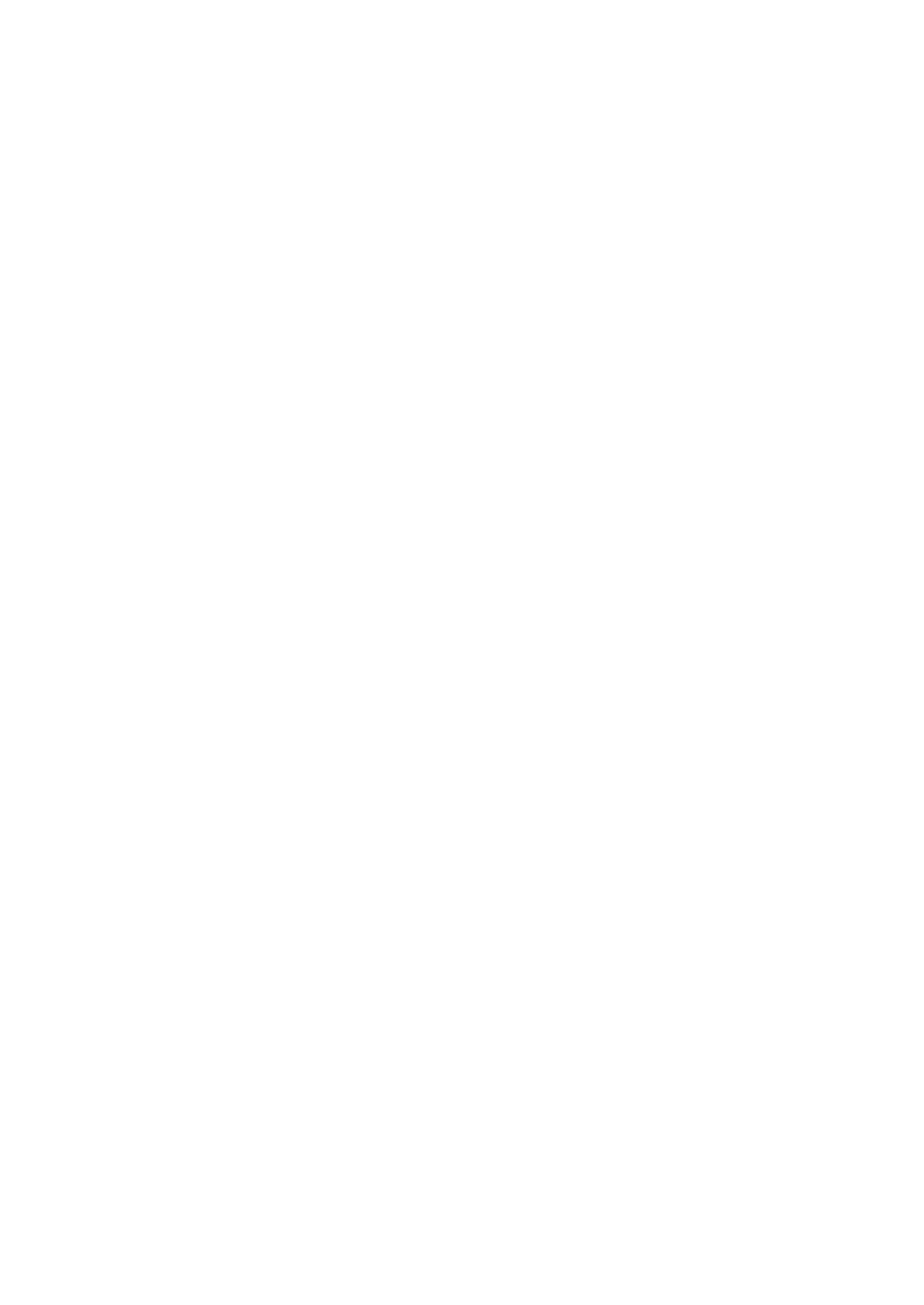### **Table of Contents**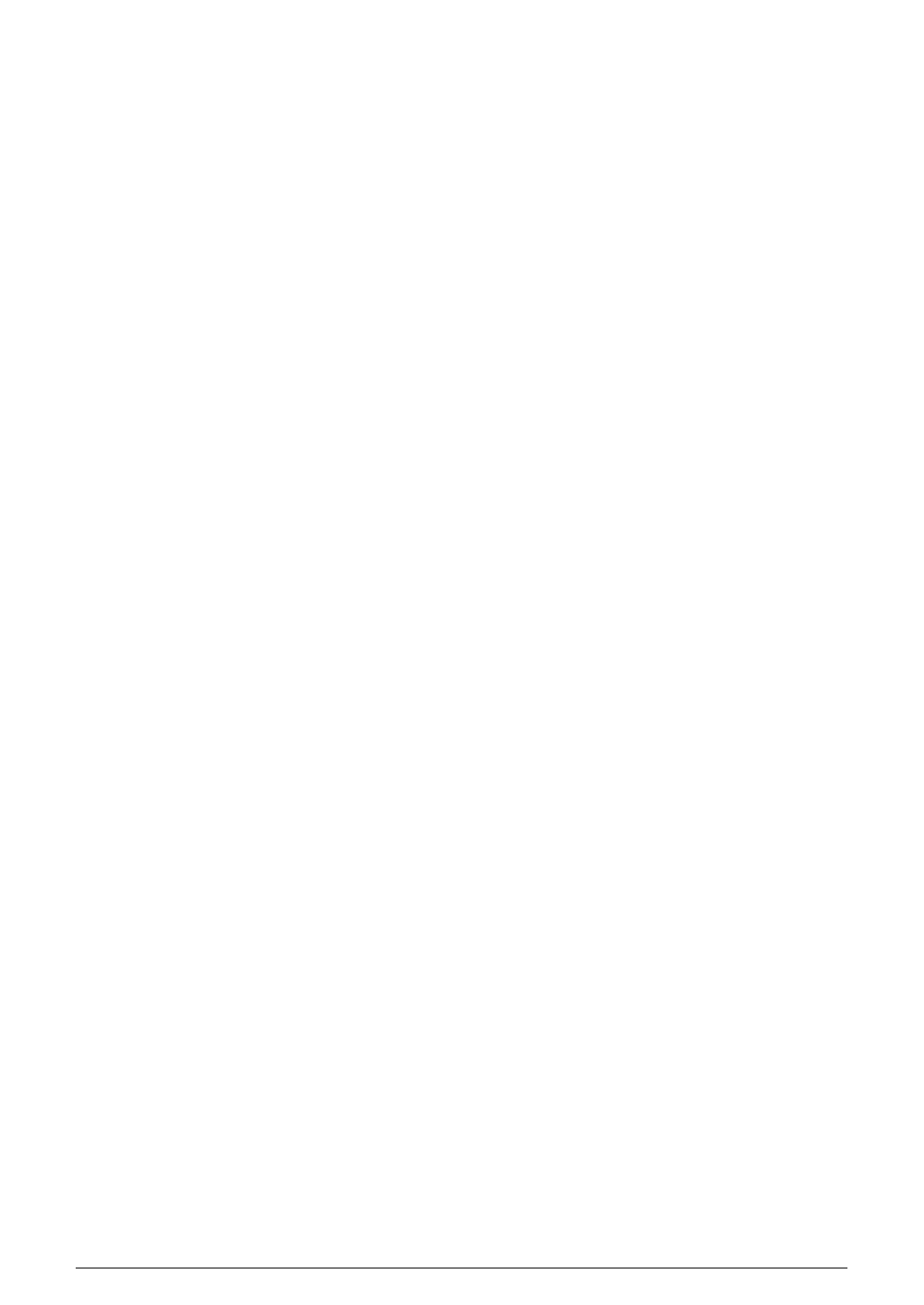### <span id="page-8-0"></span>**1 INTRODUCTION**

#### <span id="page-8-1"></span>**1.1 Purpose of this Document**

- 1.1.1 This Statement of Common Ground ("SoCG") is between National Grid Electricity Transmission Ltd ("National Grid") and Woodland Trust relating to the Development Consent Order ("DCO") application for the Richborough Connection Project (the "RCP"). The SoCG has been prepared in accordance with the guidance<sup>1</sup> published by the Department of Communities and Local Government.
- 1.1.2 Woodland Trust is a UK registered charity with charitable purposes relating to the conservation of ancient woodland. These purposes are endorsed by over half a million members.
- 1.1.3 In the second round of Examining Authority's Written Questions, matters were raised for joint discussion between National Grid and Woodland Trust. These include Q2.2.12, Q2.2.14 and Q2.2.15, in which Woodland Trust deferred some aspects of its response to be provided following a meeting.
- 1.1.4 A meeting took place between National Grid and Woodland Trust on 14th September 2016 at Woodland Trust offices in Grantham to discuss the SoCG.
- 1.1.5 At the Issue Specific Hearing on Landscape, Visual and Biodiversity Effects including Alternatives (30th September 2016), a joint statement was issued by the Woodland Trust and National Grid to inform the Examining Authority that a SoCG would be produced. The Examining Authority requested that this document should include the following topics:
	- **Effects on the West Blean and Thornden SSSI:**
	- Impacts on ancient woodland in wayleaves and ongoing management;
	- Whether the proposal constitutes 'removal' or 'management';
	- Whether any ancient or veteran trees would be removed;
	- The proposed duration of management; and
	- Compensation planting.
- 1.1.6 This SoCG has been prepared to identify matters agreed and matters currently outstanding between National Grid and Woodland Trust in relation to the interactions between the RCP and ancient woodland as regards arboriculture and, insofar as they inform the holistic assessment of ancient woodland: biodiversity, landscape and visual impact and amenity.
- 1.1.7 This SoCG between National Grid and Woodland Trust is based on correspondence, meetings, and ongoing discussions between the respective expert teams. National Grid and Woodland Trust continue to be in direct communication in respect of the DCO application and issues pertinent to Woodland Trust's interests.

 $\overline{a}$ 

<sup>1</sup> Department for Communities and Local Government. Planning Act 2008: Guidance for the examination of applications for development consent. (2015)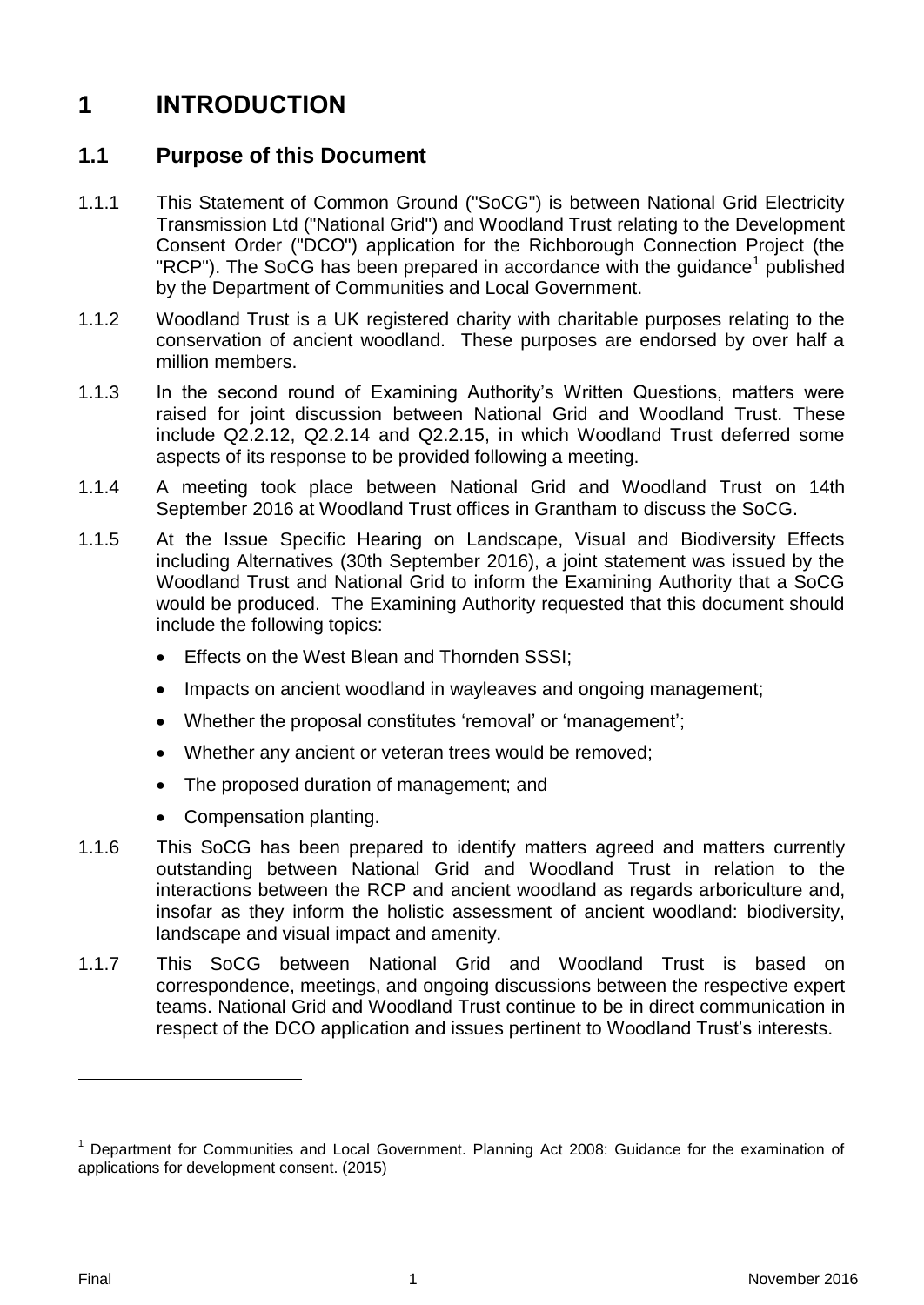1.1.8 The National Grid and Woodland Trust expert teams have continued to correspond with the aim of narrowing the issues between them where possible. This is the final version of the SoCG.

#### <span id="page-9-0"></span>**1.2 Approach to the SoCG**

- 1.2.1 This SoCG is structured as follows:
	- Section 1 provides an introduction to this SoCG and a description of its purpose;
	- Section 2 contains the details of the matters agreed and outstanding.
	- Appendix A includes the signing off sheet.

#### <span id="page-9-1"></span>**1.3 Limitations**

1.3.1 This SoCG has been produced in consideration of the specific circumstances of the Richborough Connection Project and on the basis of current research and practises at the time of writing. Woodland Trust makes representations in respect of a wide range of planning applications that may affect ancient woodland. Nothing in this document, including the absence of a particular topic, should be taken to infer the acceptability or otherwise of any aspect of any other scheme. It is also assumed that scheme designs, environmental measures and working methods will be followed faithfully according to the application and examination documents.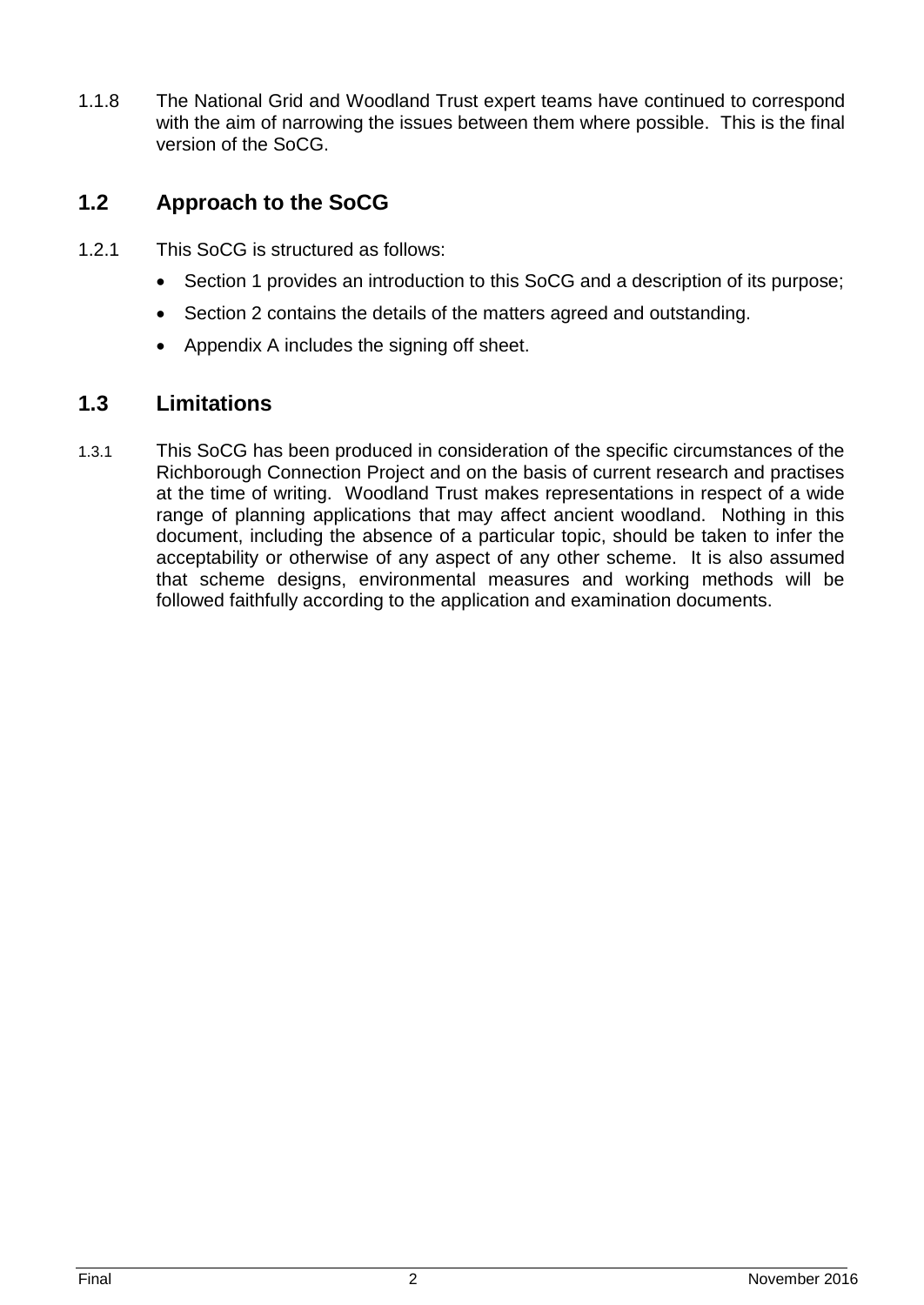### <span id="page-10-0"></span>**2 MATTERS AGREED**

#### <span id="page-10-1"></span>**2.1 Summary of current position**

2.1.1 Specific matters for which agreement between National Grid and Woodland Trust has been reached to date are set out in Table 2.1 below.

*Table 2.1 Matters agreed between National Grid and Woodland Trust*

| <b>SoCGID</b>           | <b>Matter</b>                                                                                                                                                                                                                                                                                                                                                                                 |  |
|-------------------------|-----------------------------------------------------------------------------------------------------------------------------------------------------------------------------------------------------------------------------------------------------------------------------------------------------------------------------------------------------------------------------------------------|--|
| 2.1 Policy and Guidance |                                                                                                                                                                                                                                                                                                                                                                                               |  |
| 2.1.1                   | It is agreed that the principal planning test in respect of effects on ancient woodland is<br>that of Overarching National Policy Statement for Energy (EN-1) at paragraph 5.3.14.<br>The principal ambition should be to no loss or deterioration of ancient woodland.                                                                                                                       |  |
| 2.1.2                   | It is agreed that a survey methodology based on British Standard 5837:2012 Trees in<br>relation to design, demolition and construction - Recommendations is appropriate as a<br>basis for determining the effects of a proposed development on trees based on<br>physical interaction.                                                                                                        |  |
| 2.1.3                   | It is agreed that, given the lack of a definition for 'aged or veteran trees' within<br>Overarching National Policy Statement for Energy (EN-1), the most appropriate<br>definition is that given within National Planning Policy Framework, namely: 'A tree<br>which, because of its great age, size or condition is of exceptional value for wildlife, in<br>the landscape, or culturally.' |  |
| 2.1.4                   | It is agreed that the policy on veteran trees in Overarching National Policy Statement<br>for Energy (EN-1) is equivalent in effect to the policy on ancient woodland (where<br>those trees are within the woodland) and that such trees have no additional status in<br>policy.                                                                                                              |  |
| 2.2 Effects             |                                                                                                                                                                                                                                                                                                                                                                                               |  |
| 2.2.1                   | Notwithstanding acceptability or otherwise, it is agreed that the proposal would<br>necessitate some tree removal, pruning of trees, and coppicing within ancient<br>woodland and that the Arboricultural Impact Assessment (AIA) gives a technically<br>accurate account of this requirement.                                                                                                |  |
| 2.2.2                   | It is agreed that there would be no permanent reduction in the quantity of ancient<br>woodland or change in its current distribution.                                                                                                                                                                                                                                                         |  |
| 2.2.3                   | Notwithstanding the significance or otherwise of any harm thereby caused, it is agreed<br>that the proposed 'management' and 'removal' within ancient woodland is a correct<br>account of the practical necessity to undertake tree works to deliver the proposed<br>development, insofar as these terms are defined within the AIA.                                                          |  |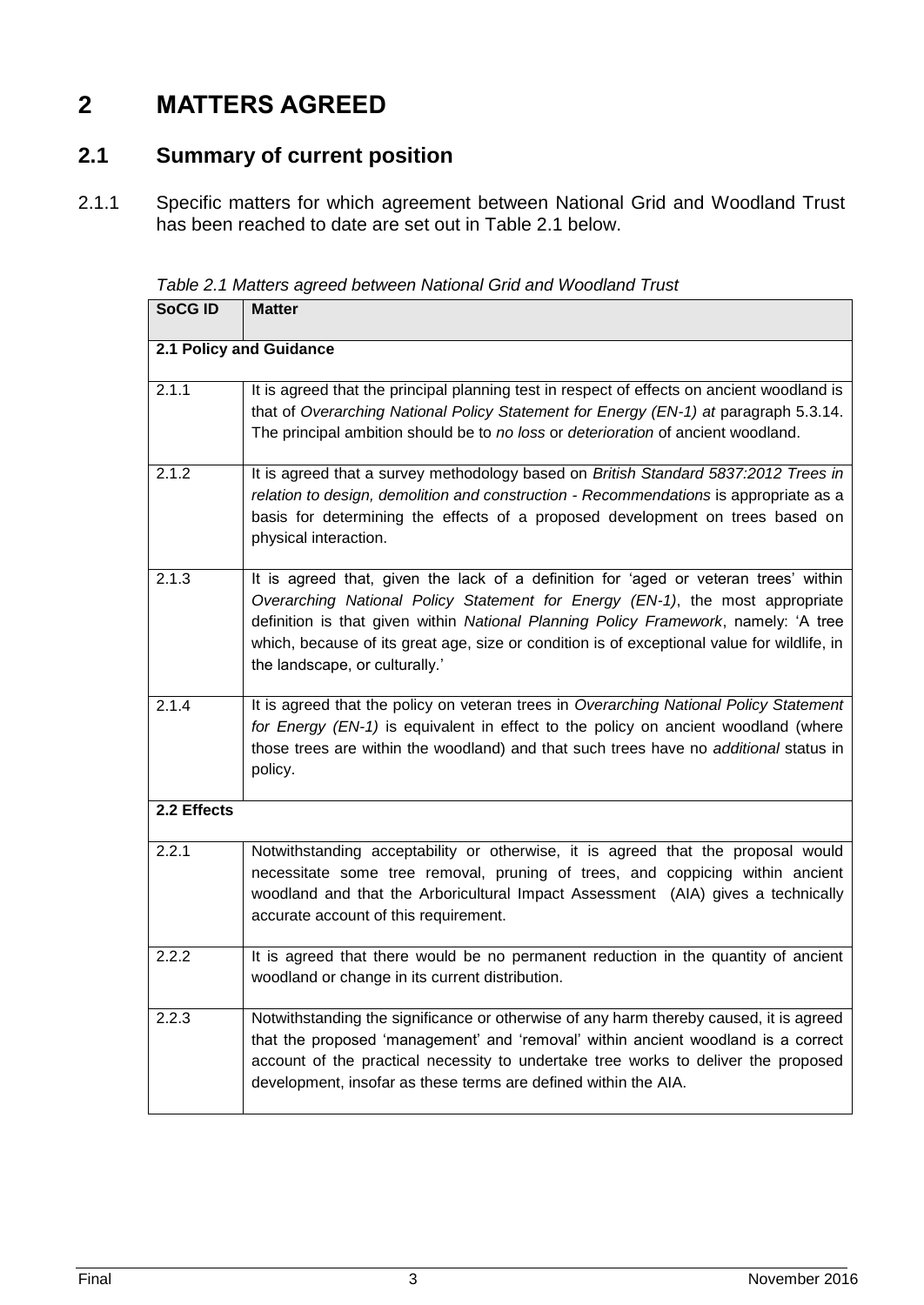| 2.2.4         | It is agreed that removal of an individual tree from within an ancient woodland would<br>not necessarily constitute 'loss of ancient woodland', provided there is no impediment<br>to regeneration or replacement in that location. Removal of an individual tree could<br>constitute 'deterioration', although in certain circumstances tree removal can be<br>beneficial. This balance is principally a function of the qualities of the individual tree,<br>the wider woodland context, and the scale of the works relative to the surrounding<br>woodland.<br>The removal and management of trees within an ancient woodland context as<br>specified in the AIA will not constitute loss of ancient woodland, provided that the<br>assumptions made in this assessment (including the mitigation measures that are<br>embedded) are implemented and effective. |
|---------------|--------------------------------------------------------------------------------------------------------------------------------------------------------------------------------------------------------------------------------------------------------------------------------------------------------------------------------------------------------------------------------------------------------------------------------------------------------------------------------------------------------------------------------------------------------------------------------------------------------------------------------------------------------------------------------------------------------------------------------------------------------------------------------------------------------------------------------------------------------------------|
| 2.2.5         | It is agreed that no existing designated ancient woodland would cease to be<br>designated as ancient woodland as a result of the proposed development.                                                                                                                                                                                                                                                                                                                                                                                                                                                                                                                                                                                                                                                                                                             |
| 2.2.6         | It is agreed that, historically, many ancient woodlands have been coppiced for long<br>periods without degradation and that human activity in woodland is not inherently<br>damaging to tree condition or conservation objectives.                                                                                                                                                                                                                                                                                                                                                                                                                                                                                                                                                                                                                                 |
| 2.2.7         | It is agreed that returning existing 132kV easements to woodland canopy as illustrated<br>on Concept Mitigation Planting Plan would have a positive effect in terms of habitat<br>function, connectivity and tree cover. If the current level and distribution of woodland<br>cover can be maintained within new easements, the proposed canopy increases<br>within extinguished easements would constitute a net benefit to the surrounding<br>woodland provided that these woodlands remain and are allowed to mature under<br>private ownership.                                                                                                                                                                                                                                                                                                                |
| 2.2.8         | <b>National Grid</b>                                                                                                                                                                                                                                                                                                                                                                                                                                                                                                                                                                                                                                                                                                                                                                                                                                               |
|               | National Grid has made a competent assessment of trees that would be affected by<br>the development in accordance with relevant guidance and professional standards. It<br>has concluded that no ancient or veteran trees would be adversely affected by the<br>proposed development.                                                                                                                                                                                                                                                                                                                                                                                                                                                                                                                                                                              |
|               | <b>Woodland Trust</b><br>Woodland Trust has not undertaken a survey to verify the findings of National Grid but<br>it is satisfied that the methodology used for the tree survey, including the qualification<br>and competence of surveyors, is appropriate. It therefore has no reason not to take<br>the findings at face value.                                                                                                                                                                                                                                                                                                                                                                                                                                                                                                                                |
| 2.3 Coppicing |                                                                                                                                                                                                                                                                                                                                                                                                                                                                                                                                                                                                                                                                                                                                                                                                                                                                    |
| 2.3.1         | It is agreed that coppice woodland is capable of providing a biodiverse, structured and<br>functional woodland.                                                                                                                                                                                                                                                                                                                                                                                                                                                                                                                                                                                                                                                                                                                                                    |
| 2.3.2         | It is agreed that, where appropriate to the site and undertaken in accordance with best<br>practise, coppicing can be correctly described as a management technique and not<br>tree removal.                                                                                                                                                                                                                                                                                                                                                                                                                                                                                                                                                                                                                                                                       |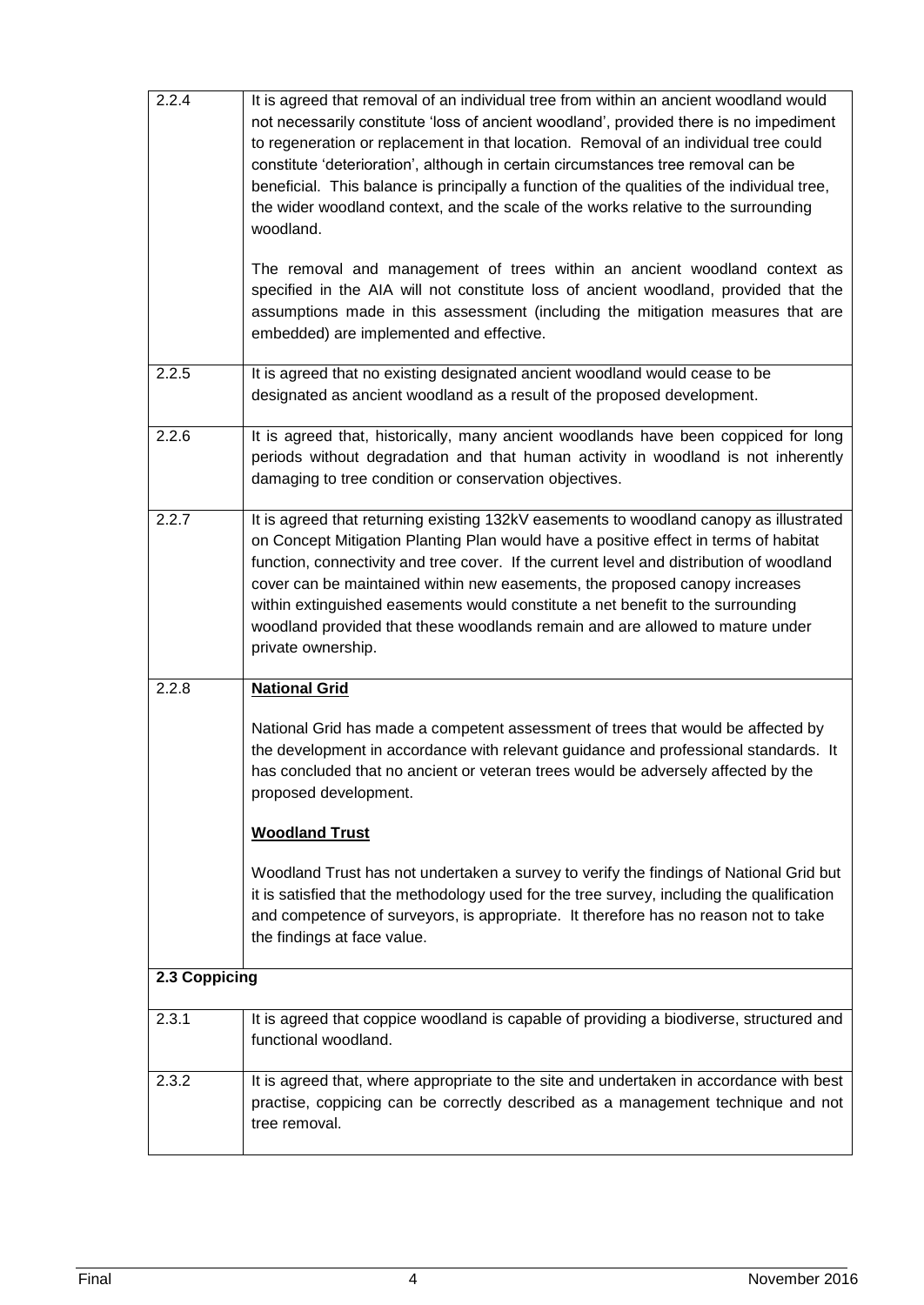| 2.3.3          | It is agreed that, coppicing is an accepted management practice for ancient woodland.<br>Where appropriate and successful, re-coppicing of ancient woodland would not<br>constitute loss or deterioration of ancient woodland.                                                                                                                                                                                                                                                                                                                                                                                                                                                                                                                                                                                                                            |
|----------------|-----------------------------------------------------------------------------------------------------------------------------------------------------------------------------------------------------------------------------------------------------------------------------------------------------------------------------------------------------------------------------------------------------------------------------------------------------------------------------------------------------------------------------------------------------------------------------------------------------------------------------------------------------------------------------------------------------------------------------------------------------------------------------------------------------------------------------------------------------------|
| 2.3.4          | It is agreed that at the edge of coppiced easements a resilient and successful<br>transition to high canopy could be achieved over time. Adjacent areas of coppice and<br>high canopy can be properly regarded as connected and contiguous woodland rather<br>than separate and unconnected habitats.                                                                                                                                                                                                                                                                                                                                                                                                                                                                                                                                                     |
| 2.3.5          | It is agreed that coppice woodland can offer some benefits that high canopy woodland<br>does not. In particular, it is an underrepresented habitat type. It can also favour some<br>rare or threatened species including those that rely on canopy connectivity such as<br>dormice. It is normally only appropriate in woodland that has previously been<br>coppiced (such as G127 and G64) but new planting can also be coppiced (e.g. in the<br>area of G130) provided that the species used are suitable for this purpose and<br>managed in that way. High canopy woodland offers a different range of qualities and<br>benefits to coppice woodland but neither is inherently preferable. Necessitating the<br>continuation of coppice management as opposed to conversion to high canopy does<br>not constitute a deterioration in woodland quality. |
| 2.3.6          | It is agreed that whether a particular wood has been coppiced before is the primary<br>influence on whether it will be suitable to continue this practice. Kemberland Wood<br>and Lynne Wood both have a history of coppicing and could be managed as coppice<br>woodland in the future without adverse effects on the woodland.                                                                                                                                                                                                                                                                                                                                                                                                                                                                                                                          |
| 2.4 Mitigation |                                                                                                                                                                                                                                                                                                                                                                                                                                                                                                                                                                                                                                                                                                                                                                                                                                                           |
| 2.4.1          | It is agreed that loss of ancient woodland cannot be mitigated by planting. National<br>Grid does not propose planting within or adjacent to ancient woodland for this<br>purpose. There is some mitigation planting proposed within and adjacent to ancient<br>woodland. This is not to mitigate effects on woodland but effects on specific receptors<br>such as dormouse habitats. Where such measures are judged to be adequate (e.g. by<br>Natural England) those effects would therefore not contribute to any overall effect on<br>the wider woodland.                                                                                                                                                                                                                                                                                             |
|                |                                                                                                                                                                                                                                                                                                                                                                                                                                                                                                                                                                                                                                                                                                                                                                                                                                                           |
| 2.4.2          | It is agreed that mitigation measures in respect of effects on ancient woodland can<br>only be those that seek to avoid reduce or control adverse effects.                                                                                                                                                                                                                                                                                                                                                                                                                                                                                                                                                                                                                                                                                                |
| 2.4.3          | It is agreed that compensation (enhancement) planting may be discussed or proposed<br>at any point but that this should not inform any judgement on the acceptability of<br>effects on ancient woodland.                                                                                                                                                                                                                                                                                                                                                                                                                                                                                                                                                                                                                                                  |
| 2.4.4          | It is agreed that the mitigation planting that is illustrated on the Concept Mitigation<br>Planting Plan would have no adverse effects on ancient woodland, subject to the use<br>of locally sourced and grown plants                                                                                                                                                                                                                                                                                                                                                                                                                                                                                                                                                                                                                                     |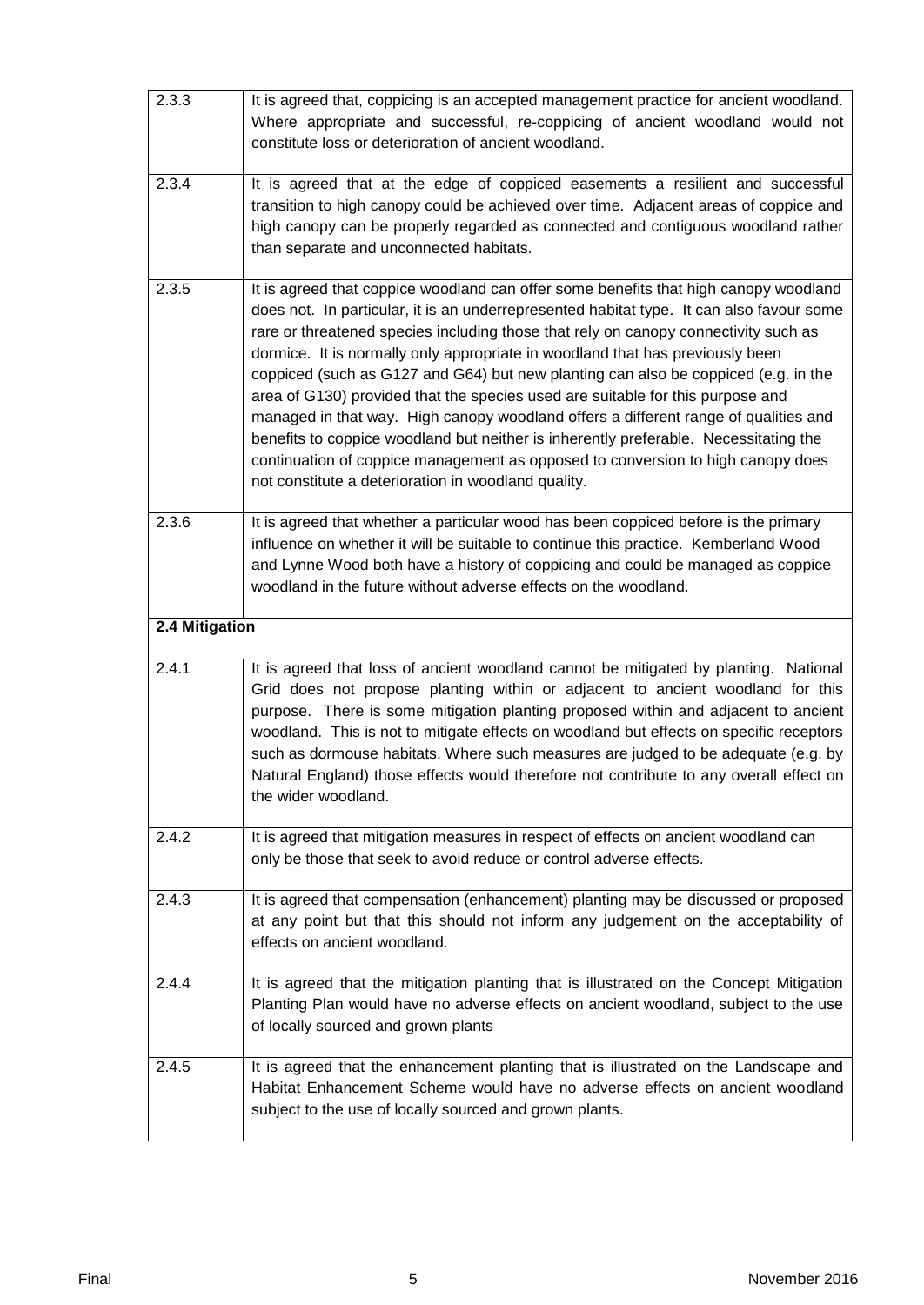<span id="page-13-0"></span>

| 2.4.6 | <b>National Grid</b>                                                                                                                                                                                                                                                                                                                                                                                                                                                                                                                                                         |
|-------|------------------------------------------------------------------------------------------------------------------------------------------------------------------------------------------------------------------------------------------------------------------------------------------------------------------------------------------------------------------------------------------------------------------------------------------------------------------------------------------------------------------------------------------------------------------------------|
|       | It is agreed that for natural regeneration to be successful the growing environment<br>must be controlled, particularly in respect of browsing damage. National Grid has<br>described its position in respect of the feasibility of natural regeneration in WQ2.2.16.                                                                                                                                                                                                                                                                                                        |
|       | <b>Woodland Trust</b>                                                                                                                                                                                                                                                                                                                                                                                                                                                                                                                                                        |
|       | Woodland Trust accepts the position presented by National Grid and does not<br>consider that it is possible to establish woodland by natural regeneration within 5<br>years.                                                                                                                                                                                                                                                                                                                                                                                                 |
| 2.4.7 | It is agreed that it is not possible to create new woodland within five years. Woodland<br>Trust has recommended a 50 year maintenance period for <i>compensatory planting</i> (i.e.<br>woodland creation in response to the removal of ancient woodland). No removal of<br>ancient woodland is proposed and no such compensatory planting is proposed.<br>Therefore, there is no instance in which the 50 year maintenance period would apply<br>within the proposed development.                                                                                           |
| 2.4.8 | It is agreed that the construction stage effects can be mitigated by adherence to strict<br>working methods and protective measures. These will be detailed in the Tree and<br>Hedgerow Protection Strategy to discharge Requirement 10, which includes a<br>provision for independent monitoring by an Arboricultural Clerk of Works. It is agreed<br>that the measures proposed to control construction effects are adequate. The<br>Woodland Trust would welcome consultation by the discharging authority in respect of<br>tree protection in areas of ancient woodland. |
| 2.4.9 | National Grid confirmed that it is possible to establish a tree within five years as<br>described by BS8545:2014, such that it can be regarded as growing independently in<br>the landscape and subject only to risks that are comparable with those affecting<br>existing trees.                                                                                                                                                                                                                                                                                            |
|       | The Woodland Trust agrees with this statement.                                                                                                                                                                                                                                                                                                                                                                                                                                                                                                                               |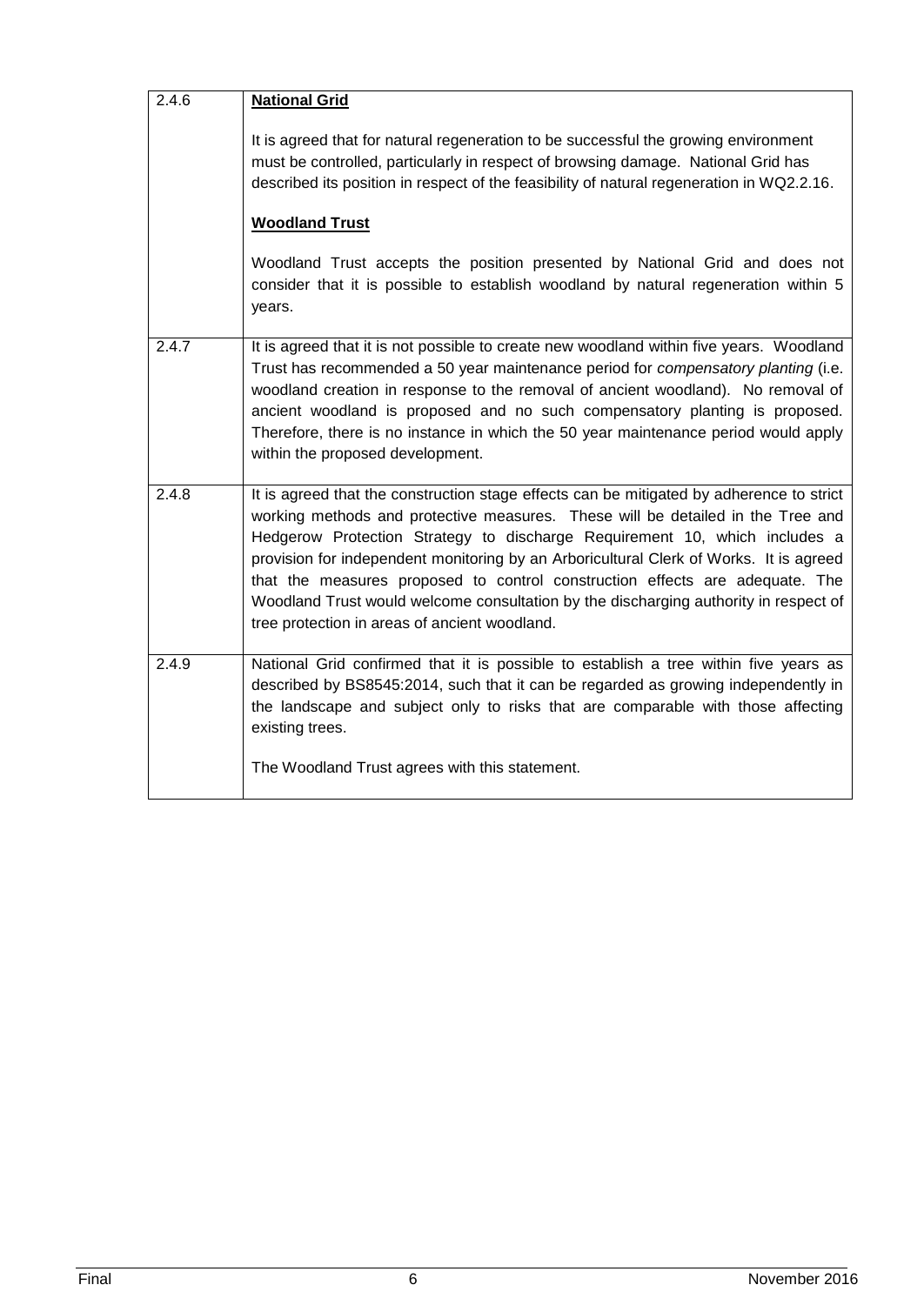### **3 ADDITIONAL MATTERS AGREED**

#### <span id="page-14-0"></span>**3.1 Summary of current position**

3.1.1 Specific matters for which agreement between National Grid and Woodland Trust has been reached since the original submission of this document at Deadline 6 are set out in Table 3.1 below.

*Table 3.1 Matters agreed between National Grid and Woodland Trust*

| <b>SoCG ID</b> | <b>Matter</b>                                                                                                                                                                                                                                                                                                                                                                                                                                                                                                                                                                                                                                                                                                         |
|----------------|-----------------------------------------------------------------------------------------------------------------------------------------------------------------------------------------------------------------------------------------------------------------------------------------------------------------------------------------------------------------------------------------------------------------------------------------------------------------------------------------------------------------------------------------------------------------------------------------------------------------------------------------------------------------------------------------------------------------------|
| 3.1 Effects    |                                                                                                                                                                                                                                                                                                                                                                                                                                                                                                                                                                                                                                                                                                                       |
| 3.1.1          | The operational management in terms of maintaining clearance to the overhead line<br>of the easements within Ancient Woodland would be the responsibility of National<br>Grid. The maintenance of conductor clearances within these ancient woodland sites<br>can be done using sensitive methods and clear felling would not be necessary in<br>Kemberland Wood or Lynne Wood. Draft DCO (Document 2.1(D)) Requirement 20<br>provides an appropriate mechanism, through the implementation of an Ancient<br>Woodland Easement Management Plan (AWEMP), to ensure that operational<br>maintenance of conductor clearances from trees will be undertaken without causing<br>loss or deterioration of ancient woodland. |
| 3.1.2          | The requirement to seek assent from Natural England for works in the West Blean<br>and Thornden SSSI during operational management of the easement gives an<br>appropriate level of oversight in this area and adequate certainty regarding the long-<br>term effects on ancient woodland associated with the creation of the proposed<br>easement. This approach is agreed with Natural England regarding the SSSI. Draft<br>DCO (Document 2.1(D)) Requirement 20 is compatible with this process.                                                                                                                                                                                                                   |